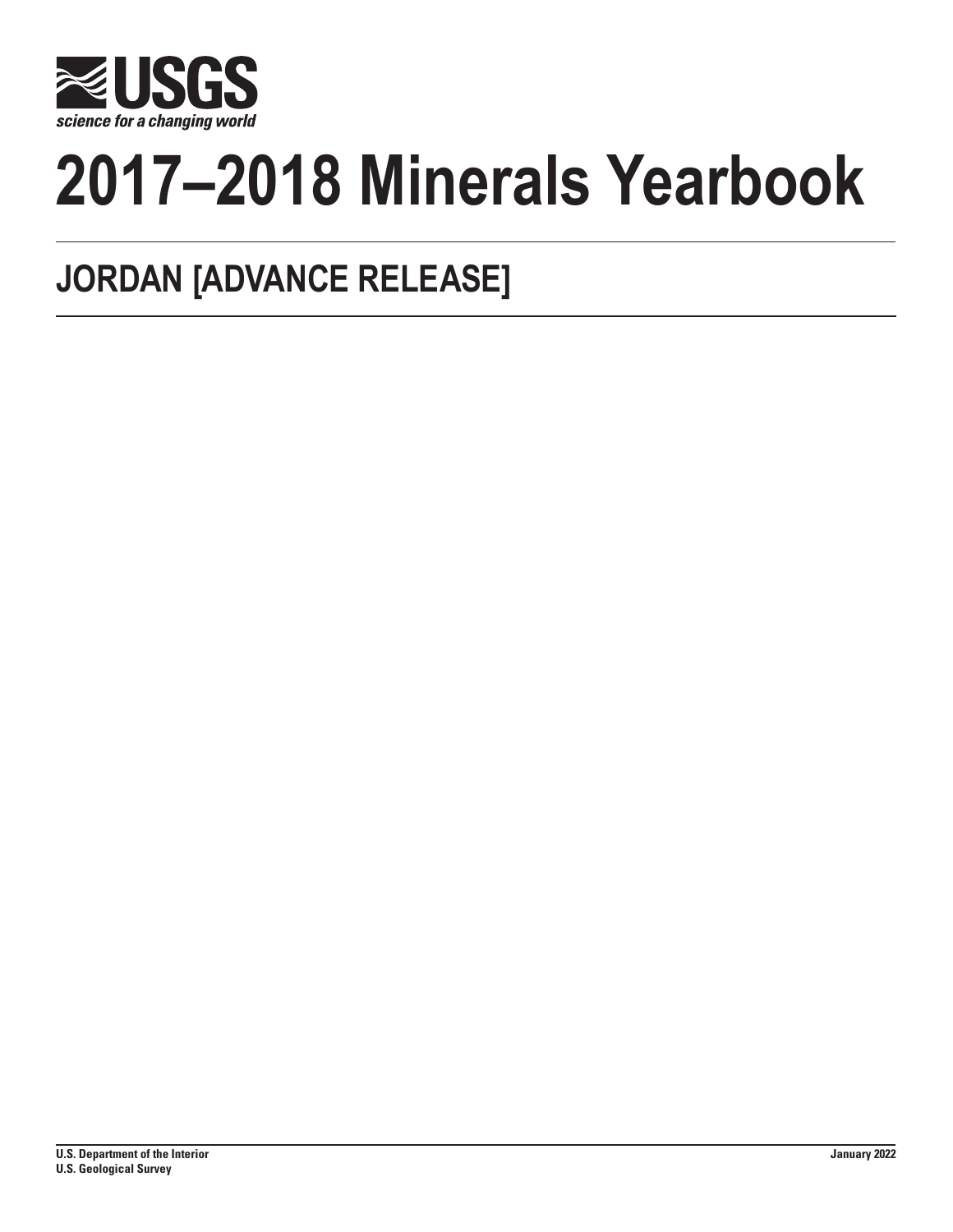## **The Mineral Industry of Jordan**

### By Mowafa Taib

#### **Note: In this chapter, information for 2017 is followed by information for 2018.**

Jordan was a global supplier of bromine, phosphate rock, potash, and their derivatives in 2017. The country was the world's (excluding the United States) second-ranked producer of bromine after Israel and accounted for 25% of the world's (excluding the United States) output. Jordan was the world's fifth-ranked producer of phosphate rock after China, Morocco and Western Sahara, the United States, and Russia, and accounted for 3.2% of the world's production in 2017. The country was the world's seventh-ranked producer of potash and accounted for 3.4% of the world's output. Other mineral commodities exported by Jordan included aluminum fluoride, calcium carbonate, Dead Sea mud and salt, kaolin, marble, pozzolanic materials, salt, industrial sand, travertine, and zeolites (Energy and Minerals Regulatory Commission, 2018, p. 58−59; Jasinski, 2019a, b; Schnebele, 2019).

#### **Minerals in the National Economy**

The mining and quarrying sector's share of Jordan's gross domestic product (GDP) in real values in 2017 was 1.9%; that of manufacturing, which included the mineral sector, 19.2%; and that of the construction sector, 5.3%. The country's GDP increased in real terms by 2.1% in 2017 compared with an increase of 2.2% in 2016. The value of the mining and quarrying sector increased by 13.0% compared with a decrease of 12.1% in 2016. The output of the manufacturing sector, which included cement, fertilizer, iron, and steel production, increased by 1.0% compared with an increase of 1.1% in 2016. The output of the construction sector decreased by 1.1% in 2017 compared with an increase of 1.1% 2016 (Central Bank of Jordan, 2018, p. 7−11).

In 2017, the Ministry of Energy and Mineral Resources (MEMR) managed Jordan's mineral resources under the Organization of Natural Resources Affair Law (law No. 12 of 1968). The law entrusts the MEMR with the responsibility of prospecting for, of conducting geologic and economic studies regarding, and of developing the country's natural resources. However, the MEMR is required to obtain exploration, mining, and quarrying permits from the Energy and Minerals Regulatory Commission (EMRC). The EMRC is an autonomous agency with responsibility for such permitting, as well as for oversight of electricity, minerals, and nuclear installations in the country and mineral products export licenses. The EMRC is the legal successor of the Electricity Regulatory Commission, the Jordan Nuclear Regulatory Commission, and the Natural Resources Authority. In 2017, the EMRC issued 1,872 mineral export permits, 244 quarrying permits, 10 exploration permits, and 3 mining permits. The MEMR plan for 2016 through 2018 included continued mineral exploration studies for such metals as copper and gold, and for such industrial minerals as chalk, dolomite, oil shale, phosphate rock, and potash (Ministry of

Energy and Mineral Resources, 2018a, p. 19, 58, 61; Energy and Minerals Regulatory Commission, 2018, p. 53).

The Government was focused on developing alternative sources of domestic energy, such as oil shale and nuclear, solar, and wind energy to reduce the cost of mineral fuel imports. The national comprehensive energy strategy called for using oil shale as a fuel to generate electricity and (or) to produce crude petroleum. One of the objectives of Jordan's energy strategy was to increase the share of renewable energy usage to meet 10% of the country's primary energy needs by 2020 (Ministry of Energy and Mineral Resources, 2018b, p. 9, 23).

#### **Production**

In 2017, production of marble increased by 215%; granite slab, by 137%; Dead Sea mud, by 75%; kaolin, by 59%; aluminum fluoride, by 50%; stone and gravel for construction, by 48%; fertilizers, by 27%; sulfuric acid, by 21%; phosphoric acid and industrial sand and gravel, by 18% each; potash (K<sub>2</sub>O content), by 16%; and crude potash salts, by 11%. Mineral commodity production decreased in 2017 compared with that of 2016 most notably for crushed basalt, by 40%; crude petroleum, by 25%; calcium carbonate, by 24%; Dead Sea salt, by 13%; and natural gas and jet fuel, by 12% each. Data on mineral production are in table 1.

#### **Structure of the Mineral Industry**

Except for the National Petroleum Co. and Jordan Petroleum Refinery Co. Ltd., which were state owned, all mineral-related companies in Jordan were privately owned or had mixed ownership. Arab Company for White Cement Industry, Arab Potash Co. (APC), Jordan Abyad Fertilizers and Chemicals Co. P.S.C. (JAFCCO), Jordan India Fertilizer Co. (JIFCO), Jordan Lafarge Cement Factories Co. P.S.C. (JCFC), Jordan Phosphate Mines Co. p.l.c. (JPMC), and Nippon Jordan Fertilizer Co. had mixed ownership, and other companies were privately owned. Table 2 is a list of major mineral facilities.

#### **Mineral Trade**

The total value of Jordan's exports increased slightly, to \$6.3 billion in 2017 from \$6.2 billion in 2016. Phosphate rock exports decreased in value to \$376 million in 2017 from \$466 million in 2016 but increased in tonnage to 5.2 million metric tons (Mt) from 4.7 Mt. The main destinations for Jordan's phosphate rock exports were India (which received 63% of the exports) and Indonesia (23%). Fertilizer exports decreased in value to \$188 million in 2017 from \$194 million in 2016. The volume of fertilizer exports included 318,000 metric tons (t) of diammonium phosphate, 138,000 t of potassium nitrate, 134,000 t of compound fertilizer (NPK, or nitrogen,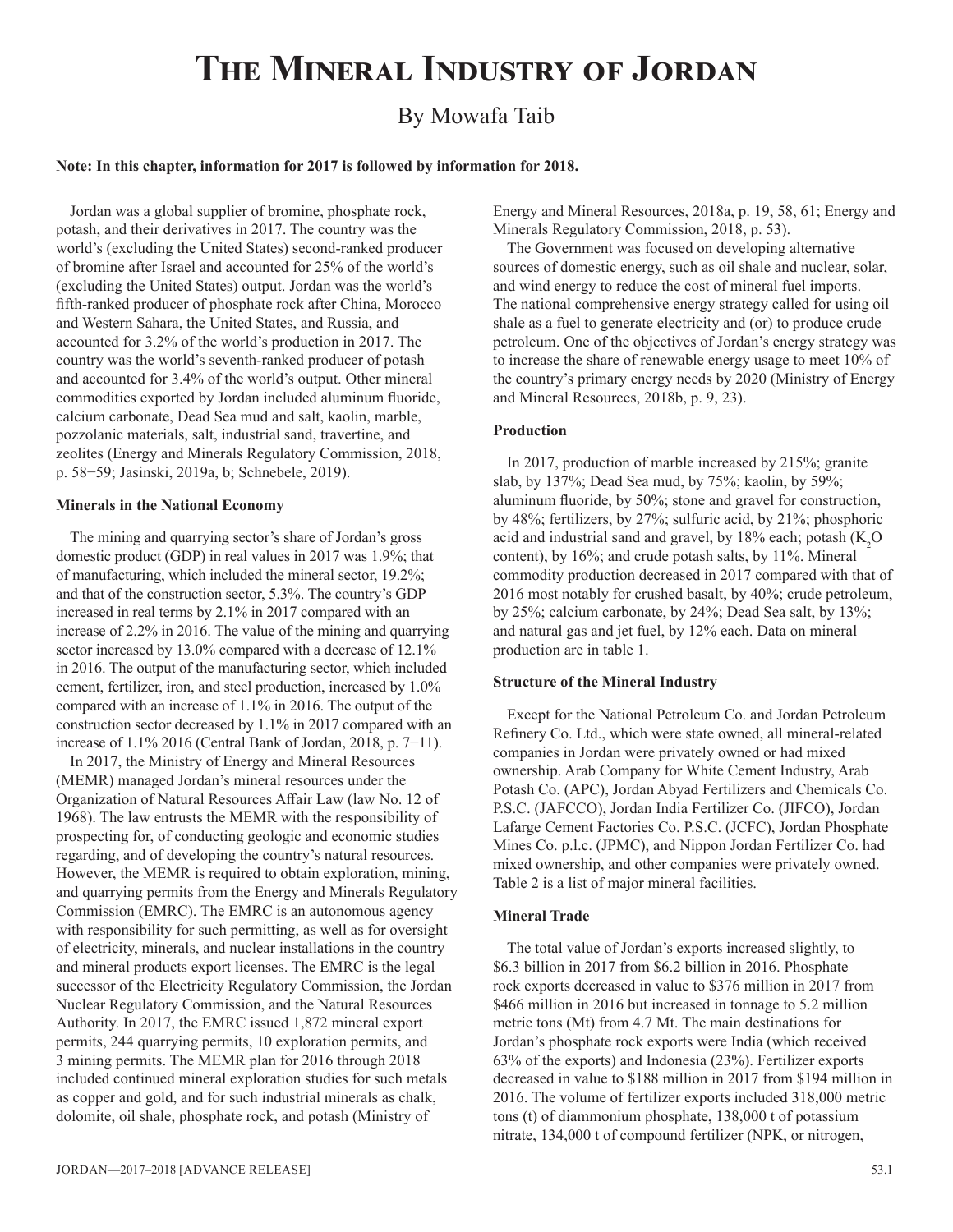phosphorus, and potassium), 68,000 t of phosphoric acid, and 15,000 t of triple superphosphate. The primary destinations for Jordan's phosphate fertilizer exports were India, which received 38%; Turkey, 23%; and Iraq, 13%. The value of Jordan's potash exports decreased to \$426 million in 2017 from \$469 million in 2016. The potash exports went mainly to China, India, Indonesia, and Malaysia (Arab Potash Co., 2018, p. 27, 61; Central Bank of Jordan, 2018, p. 69, 72; Jordan Phosphate Mines Co. p.l.c., 2018, p. 15, 23, 34, 41).

Additionally, Jordan exported various quantities of other industrial minerals. These included pozzolanic materials (volcanic tuff) (444,000 t), calcium carbonate (335,000 t), marble (19,000 t), granite (3,700 t), kaolin (2,800 t), travertine (2,600 t), salt (2,400 t), industrial (silica) sand (2,300 t), Dead Sea mud (1,000 t), and Dead Sea salt (200 t) (Energy and Minerals Regulatory Commission, 2018, p. 58).

The value of Jordan's exports to the United States increased to \$1.69 billion in 2017 from \$1.55 billion in 2016, and that of imports from the United States increased to \$1.92 billion in 2017 from \$1.46 billion in 2016. The main mineral commodities exported by Jordan to the United States were inorganic chemicals (bromine products), the value of which increased to \$15 million in 2017 from \$5 million in 2016. The top mineral and mineral-related commodities imported by Jordan from the United States included natural gas valued at \$205 million; excavating machinery and petroleum products, \$12 million each; and finished metal shapes, \$10 million (U.S. Census Bureau, 2018a, b).

#### **Commodity Review**

#### *Industrial Minerals*

**Bromine and Potash.**—Jordan's potash production increased to 2.2 Mt in 2017 from 2.0 Mt in 2016. About one-half of the potash produced was a standard grade; 44%, fine grade; and 6%, granular grade. APC employed 2,144 people and had several subsidiaries, including Arab Fertilizers and Chemicals Industries Ltd. (Kemapco), which produced 130,000 t of potassium nitrate and employed 255 people; and Numeira Mixed Salts and Mud Co., which extracted 203 t of Dead Sea mud and employed 78 workers. APC was also affiliated with Jordan Bromine Co. Ltd. (JBC), which had the capacity to produce 200,000 metric tons per year (t/yr) of bromine and other products from the Dead Sea, including calcium bromide, sodium bromide, tetra bromide, and potassium hydroxide. Other affiliates of APC included Jordan Industrial Ports Co. and Nippon Jordan Fertilizer Co., which produced NPK and ammonium phosphate fertilizers. Nippon was a joint venture of JPMC (70% interest), APC (20% interest), and Mitsubishi Corp. of Japan (10% interest) (Arab Potash Co., 2018, p. 22−23, 30, 32; Jordan Bromine Co. Ltd., 2018).

**Phosphate Rock.**—JPMC, which was the country's only phosphate rock producer, produced nearly 8.7 Mt of ore in 2017, which was about a 9% increase compared with the 8.0 Mt produced in 2016. The Eshidiya Mine produced about 6.4 Mt of phosphate rock, or 74% of Jordan's phosphate rock output; the Wadi Al-Abiad Mine produced 1.6 Mt, or 18% of total output; and the Al-Hassa Mine produced 733,000 t, or 8% of the country's phosphate rock production.

The Eshidiya Mine contained more than 1.0 billion metric tons (Gt) of total ore reserves, which included proved, probable, and possible reserves. The Wadi Al-Abiad Mine held 5.2 Mt of proved reserves, and the Al-Hassa Mine contained 15.9 Mt of proved reserves. JPMC also produced 839,000 t of sulfuric acid, which was used for fertilizer manufacturing; 379,000 t of diammonium phosphate fertilizer; and 264,000 t of phosphoric acid at its fertilizer complex in Aqaba. Fifty-nine percent of Jordan's phosphate rock produced in 2017 was exported. The remaining was locally used by fertilizer manufacturers (Jordan Phosphate Mines Co. p.l.c., 2018, p. 12–14, 16).

#### *Mineral Fuels and Related Materials*

**Oil Shale.**—During the past 5 years, the Government had been actively promoting the country's oil shale resources to attract foreign direct investment to this industry. Oil shale is a solid hydrocarbon rock, whereas shale oil, or tight oil, is a light crude oil occurring in sedimentary formations, such as limestone, tight sandstone, or shale. The geologic estimates of oil shale reserves from five main deposits in Jordan (Attarat El-Ghudran, El-Lajjun, Jurf Ed Darawish, Sultani, and Wadi Maghar) were estimated to be more than 70 Gt, including measured and indicated reserves of 7 Gt of crude petroleum. Jordan's national energy strategy included a target of 12% for oil shale's share in the country's energy mix as a source of alternative energy by 2020 (Abu Salah and others, 2015, p. 15; Ministry of Energy and Mineral Resources, 2018a, p. 37−39).

As of yearend 2017, seven international and local companies were involved in oil shale development, either by direct burning to generate electricity, or through in situ retorting or surface retorting to produce oil. These companies included Karak International Oil Co. (KIO), Jordan Oil Shale Energy Co. (JOSE; a subsidiary of Eesti Energia Consortium of Estonia), Jordan Oil Shale Co. (JOSCO; a subsidiary of Royal Dutch Shell plc of the United Kingdom), and Saudi Arabian Corporation for Oil Shale (SACOS) (Ministry of Energy and Mineral Resources, 2018a, p. 38−39).

JOSCO held a concession that comprised several locations and covered  $22,270$  square kilometers ( $km<sup>2</sup>$ ). The company developed a subsurface model for exploiting oil shale using an in situ conversion process, which would eliminate the need to transport oil shale to processing plants. Attarat Power Company (APCO) of Jordan held the Attarat concession, which is located at the Attarat um Ghudran property and covers 42 km<sup>2</sup> in central Jordan and contains 2 Gt of oil shale reserves. The concession area could be increased to include an additional 4 Gt of oil shale reserves. APCO along with Eesti Energia Consortium, YTL Power International Berhad of Malaysia, and Yudeam Group Co. Ltd. of China, were building the first oil-shalefired powerplant in the region in 2017. The plant would have a 470-megawatt (MW) capacity and was expected to begin production in 2020. The project was financed by the Bank of China and the Industrial and Commercial Bank of China (Jordan Oil Shale Co., 2017; Ministry of Energy and Mineral Resources, 2018a, p. 38−39).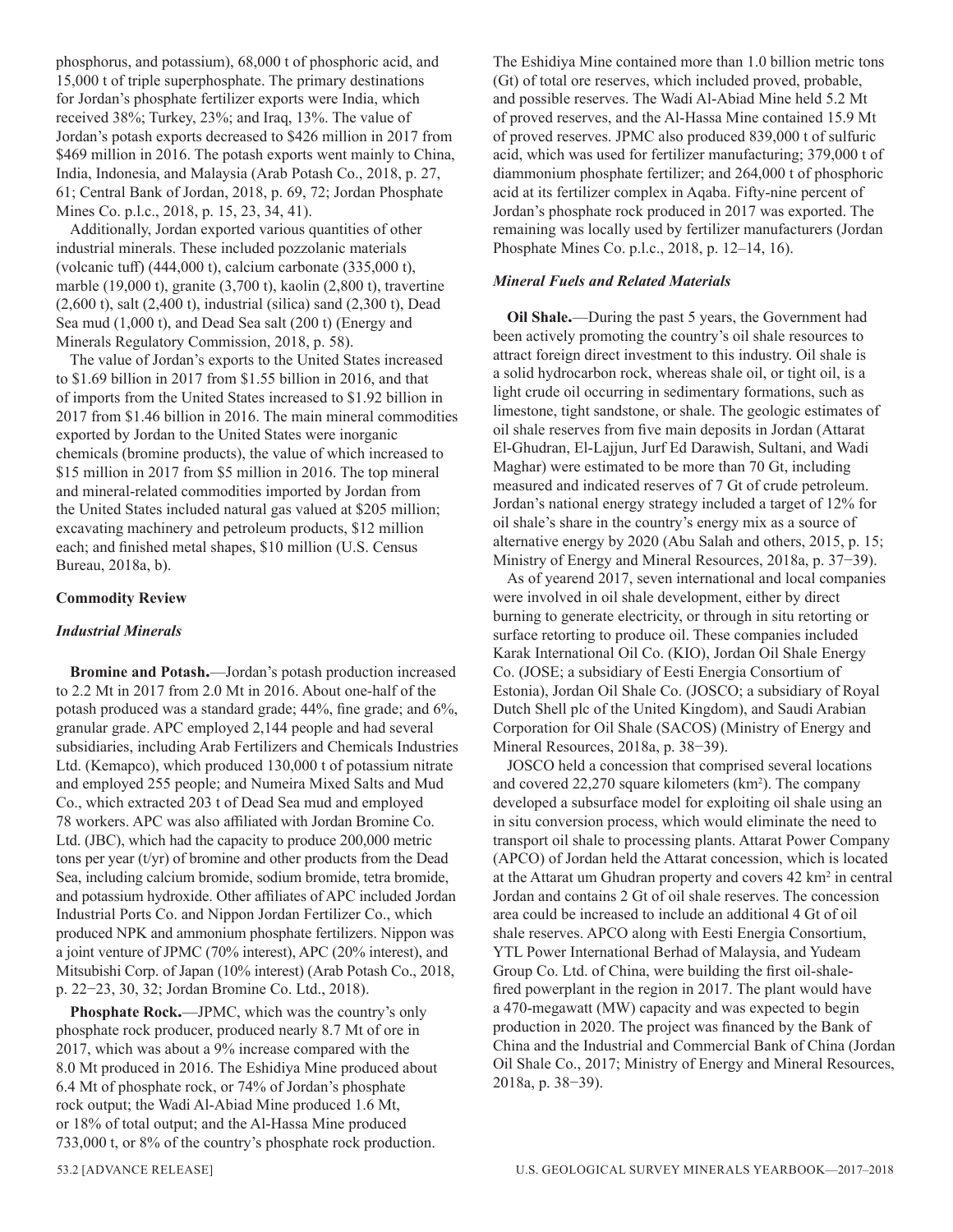#### **MINERAL INDUSTRY HIGHLIGHTS IN 2018**

Jordan was a global supplier of bromine, phosphate rock, potash, and phosphate- and potash-based fertilizers in 2018. The country accounted for 28% of world bromine production (excluding the United States), 3.4% of potash production, 3.2% of phosphate rock production, and about 1% of zeolites production. Eighty-six mining companies were active in Jordan in 2018; they produced 12 industrial mineral commodities: granite, gypsum, kaolin, limestone, marble, phosphate rock, potash, pure limestone, silica sand, travertine, volcanic tuff (pozzolan), and zeolites (Ministry of Energy and Mineral Resources, 2019, p. 19; Flanagan, 2020; Jasinski, 2020a, b; Schnebele, 2020).

#### **Government Policies and Programs**

The Royal Decree No. 19 of April 10, 2018, also known as the Natural Resources Law of 2018, replaced law No. 12 of 1968, also known as the Organization of Natural Resources Affairs Law. The Natural Resources Law of 2018 entrusts the MEMR with the development of natural resources and the implementation policies related to exploration and mining of the country's natural resources. The MEMR is also responsible for conducting exploration studies and geologic surveys, for identifying natural resources, and for promoting their development locally and abroad. The law assigns the Council of EMRC Board of Commissioners to issue mining and quarrying permits as well as mineral export permits (Ministry of Energy and Natural Resources, 2018b).

#### **Production**

Notable increases in mineral production in 2018 compared with that of 2017 included production of liquefied petroleum gas, which increased by 735%; crude petroleum, by 213%; diammonium phosphate, by 67%; granite slab, by 45%; total refinery products, by 20%; fertilizers, by 27%; Dead Sea salt, by 21%; kaolin, by 14%; and calcium carbonate, by 10%. Notable decreases in mineral production in 2018 compared with that of 2017 included that of marble, by 81%; travertine, by 54%; zeolites, by 33%; asphalt, by 26%; Dead Sea mud, by 22%; residual fuel oil, by 19%; distillate fuel oil and gasoline, by 13% each; jet fuel, by 12%; and construction sand and gravel, by 11% (table 1).

#### **Mineral Trade**

Jordan's mineral commodity exports included, phosphate rock (4.2 Mt), potash (2.4 Mt), sand (688,000 t), diammonium phosphate (583,000 t), calcium carbonate (397,000 t), phosphoric acid (61,000 t), volcanic tuff (30,000 t), aluminum fluoride (8,000 t), granite (5,464 t), salt (5,126 t), industrial sand (4,326 t), marble (3,739 t), kaolin (3,396 t), Dead Sea salts (1,266 t), travertine (1,209 t), gypsum (500 t), and Dead Sea mud (159 t) (Energy and Minerals Regulatory Commission, 2019, p. 62).

#### **Commodity Review**

Manaseer Magnesia Co. (a subsidiary of the Manaseer Group, which acquired JPMC subsidiary Jordan Magnesia Co. in 2016) started production of caustic calcined magnesia (MgO) at its plant in Ghor Al Safi in the Dead Sea at an annual production capacity of 60,000 t. In 2017, the company began production of caustic and hydrated lime at the same plant. The Manaseer Group also produced, through its companies, calcium carbonate, cement, fertilizers, granite, iron and steel, kaolin, marble, pumice, and pozzolanic material (table 2; Manaseer Group, 2019).

Kamil Holdings Ltd. of Brunei, which held a 37% interest in JPMC, sold its share in the company to Indian Potash Ltd. and Kisan International Trading FZE of the United Arab Emirates. As of yearend 2018, the shareholders of JPMC were Indian Potash Ltd. (27.4%), the Government of Jordan (25.7%), the Social Security Corp. of Jordan (16.5%), Kisan International Trading FZE (9.6%), the Government of the State of Kuwait (9.3%), and other investors (11.5%) (table 2; Jordan Phosphate Mines Co. p.l.c., 2019, p. 42).

JPMC planned to increase aluminum fluoride production at its industrial complex in Aqaba by rehabilitating the existing plant and building a new plant at the Eshidiya complex in partnership with Alufuoride Ltd. of India. The proposed plant was expected to increase its aluminum fluoride production capacity to 20,000 t/yr from 14,000 t/yr (Jordan Phosphate Mines Co. p.l.c., 2019, p. 31).

Nutrien Ltd. of Canada, which was the parent company of PCS Jordan LLC, sold its share in APC to SDIC Mining Investment Co. of China (the parent company for Man Jia Industrial Development Ltd.) in 2018. Thus, Man Jia Industrial Development Ltd. became a major shareholder in APC at 26% (table 2; Arab Potash Co., 2019, p. 33).

#### **Outlook**

Jordan's total production capacity of aluminum fluoride, bromine products, phosphate rock, and potash and their derivatives is likely to increase in the next 5 years as the commissioning of new projects and the expansion and rehabilitation of existing facilities come to fruition. The increase in production, however, will largely depend on the global demand for these commodities, particularly from Asian markets. The Government is likely to continue its focus on the development of oil shale resources as a source of alternative energy. Jordan's first 470-MW oil-shale-fired powerplant is expected to commence operations in 2020.

#### **References Cited**

- Abu Salah, A., Alali, J., Yasin, S.M., and Al Omari, W., 2015, Oil shale: Amman, Jordan, Ministry of Energy and Mineral Resources, 23 p. (Accessed July 28, 2017, at http://www.memr.gov.jo/EchoBusV3.0/SystemAssets/PDFs/ AR/MineralTR/Oil%20Shale.pdf.)
- Arab Potash Co., 2018, Annual report 2017: Amman, Jordan, Arab Potash Co., April 20, 127 p. (Accessed October 16, 2018, at http://www.arabpotash. com/EchoBusV3.0/SystemAssets/PDFAR/Annual%20report%202017%20 English.pdf.)
- Arab Potash Co., 2019, Annual report 2018: Amman, Jordan, Arab Potash Co., April 20, 163 p. (Accessed August 26, 2019, at http://www.arabpotash.com/ EchoBusV3.0/SystemAssets/PDFEN/APC%202018%20Annual%20 English.pdf.)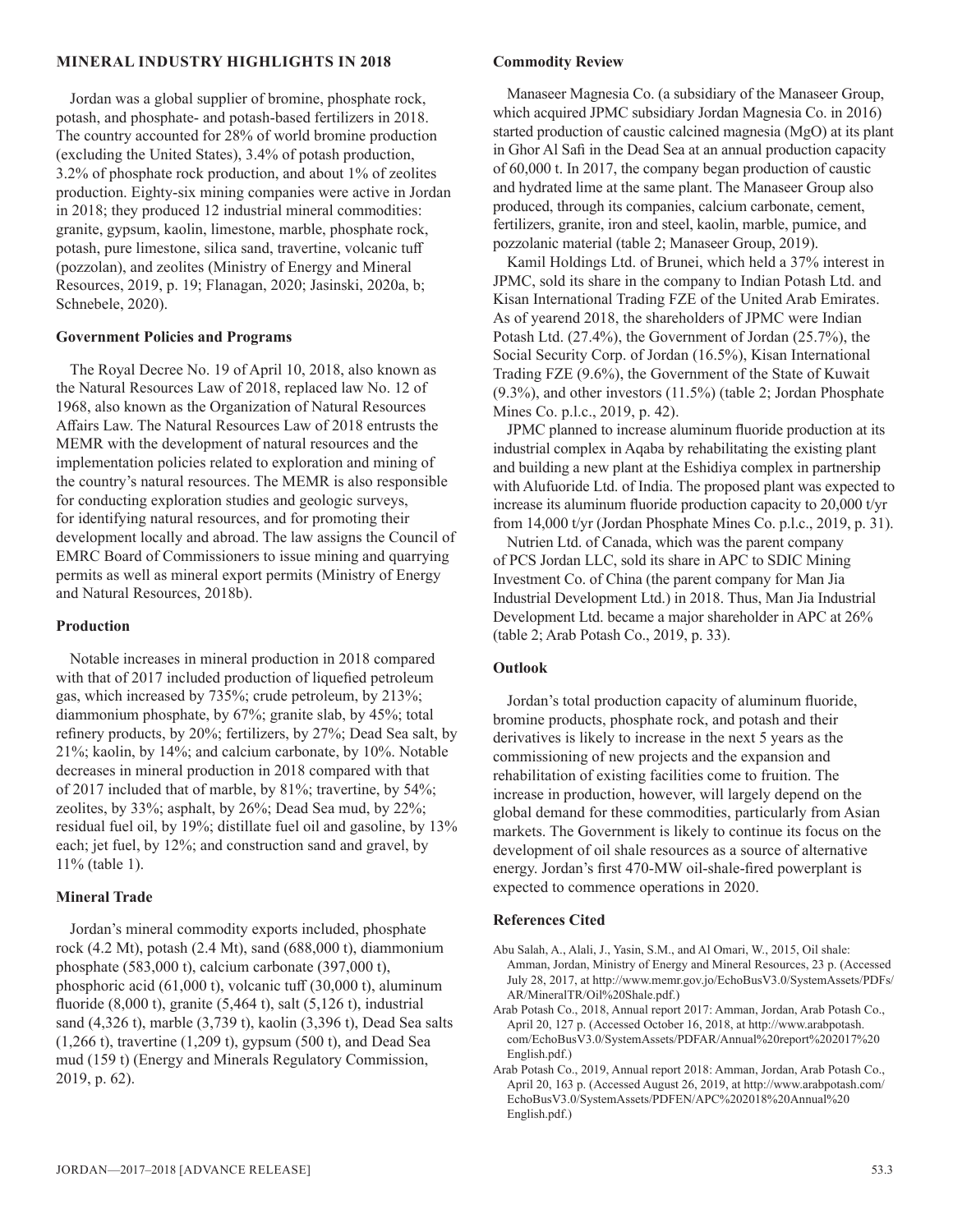- Central Bank of Jordan, 2018, Annual report 2017: Amman, Jordan, Central Bank of Jordan, September, 185 p. (Accessed October 13, 2018, at http://www.cbj.gov.jo/EchoBusV3.0/SystemAssets/c1e184ab-ad4e-4ed8 a24e-0fb908dd46e8.pdf.)
- Energy and Minerals Regulatory Commission, 2018, Annual report 2017: Amman, Jordan, Energy and Minerals Regulatory Commission, 129 p. (Accessed October 11, 2018, at http://www.emrc.gov.jo/echobusv3.0/ systemassets/annual%20report%202017.pdf.)
- Energy and Minerals Regulatory Commission, 2019, Annual report 2018: Amman, Jordan, Energy and Minerals Regulatory Commission, 91 p. (Accessed March 11, 2020, at http://www.emrc.gov.jo/images/reports/ annual\_rep2017.pdf.)
- Flanagan, D.M., 2020, Zeolites (natural): U.S. Geological Survey Mineral Commodity Summaries 2020, p. 188–189.
- Jasinski, S.M., 2019a, Phosphate rock: U.S. Geological Survey Mineral Commodities Summaries 2019, p. 122–123.
- Jasinski, S.M., 2019b, Potash: U.S. Geological Survey Mineral Commodity Summaries 2019, p. 126–127.
- Jasinski, S.M., 2020a, Phosphate rock: U.S. Geological Survey Mineral Commodities Summaries 2020, p. 122–123.
- Jasinski, S.M., 2020b, Potash: U.S. Geological Survey Mineral Commodity Summaries 2020, p. 126–127.
- Jordan Bromine Co. Ltd., 2018, Overview: Amman, Jordan, Jordan Bromine Co. Ltd. (Accessed October 13, 2018, at http://www.jordanbromine.com/ AboutJBC/Overview.aspx.)
- Jordan Oil Shale Co., 2017, About JOSCO: Jordan Oil Shale Co. (Accessed May 9, 2019, at https://www.josco.jo/about-josco.)
- Jordan Phosphate Mines Co. p.l.c., 2018, Annual report 2017: Amman, Jordan, Jordan Phosphate Mines Co. p.l.c., March 28, 118 p. (Accessed October 11, 2018, at http://www.jpmc.com.jo/echobusv3.0/
- SystemAssets/248b5383-2ca2-4e23-9e61-f4a764af104a.pdf.)

Jordan Phosphate Mines Co. p.l.c., 2019, Annual report 2018: Amman, Jordan, Jordan Phosphate Mines Co. p.l.c., 131 p. (Accessed August 29, 2019, at http://www.jpmc.com.jo/echobusv3.0/SystemAssets/91348326-c309-4bb0- 8ad6-888a8c85e86a.pdf.)

Manaseer Group, 2019, Investments—Sectors: Amman, Jordan, Manaseer Group. (Accessed August 27, 2019, at https://www.manaseergroup.com/ investment.)

Ministry of Energy and Mineral Resources, 2018a, Annual report 2017: Amman, Jordan, Ministry of Energy and Mineral Resources, 82 p. (Accessed January 14, 2018, at https://memr.gov.jo/echobusv3.0/ SystemAssets/469adf39-0f2f-4d01-a72b-d394c3b56332.pdf.)

Ministry of Energy and Mineral Resources, 2018b, Natural resources law: Amman, Jordan, Ministry of Energy and Mineral Resources, 22 p. (Accessed August 27, 2019, at http://www.memr.gov.jo/echobusv3.0/ SystemAssets/27837e72-d7f4-4705-a3e9-de6cf78a2a4b.pdf.) [In Arabic.]

Ministry of Energy and Mineral Resources, 2019, Annual report 2018: Amman, Jordan, Ministry of Energy and Mineral Resources, 65 p. (Accessed March 10, 2020, at https://memr.gov.jo/echobusv3.0/SystemAssets/56dcb683- 2146-4dfd-8a15-b0ce6904f501.pdf) [In Arabic.]

- Schnebele, E.K., 2019, Bromine: U.S. Geological Survey Mineral Commodities Summaries 2019, p. 38–39.
- Schnebele, E.K., 2020, Bromine: U.S. Geological Survey Mineral Commodities Summaries 2020, p. 38–39.
- U.S. Census Bureau, 2018a, U.S. exports by 5-digit end-use code 2008–2017: Washington, DC, U.S. Census Bureau. (Accessed October 13, 2018, at https://www.census.gov/foreign-trade/statistics/product/enduse/exports/ c5110.html.)
- U.S. Census Bureau, 2018b, U.S. imports by 5-digit end-use code 2008–2017: Washington, DC, U.S. Census Bureau. (Accessed October 13, 2018, at https://www.census.gov/foreign-trade/statistics/product/enduse/imports/ c5110.html.).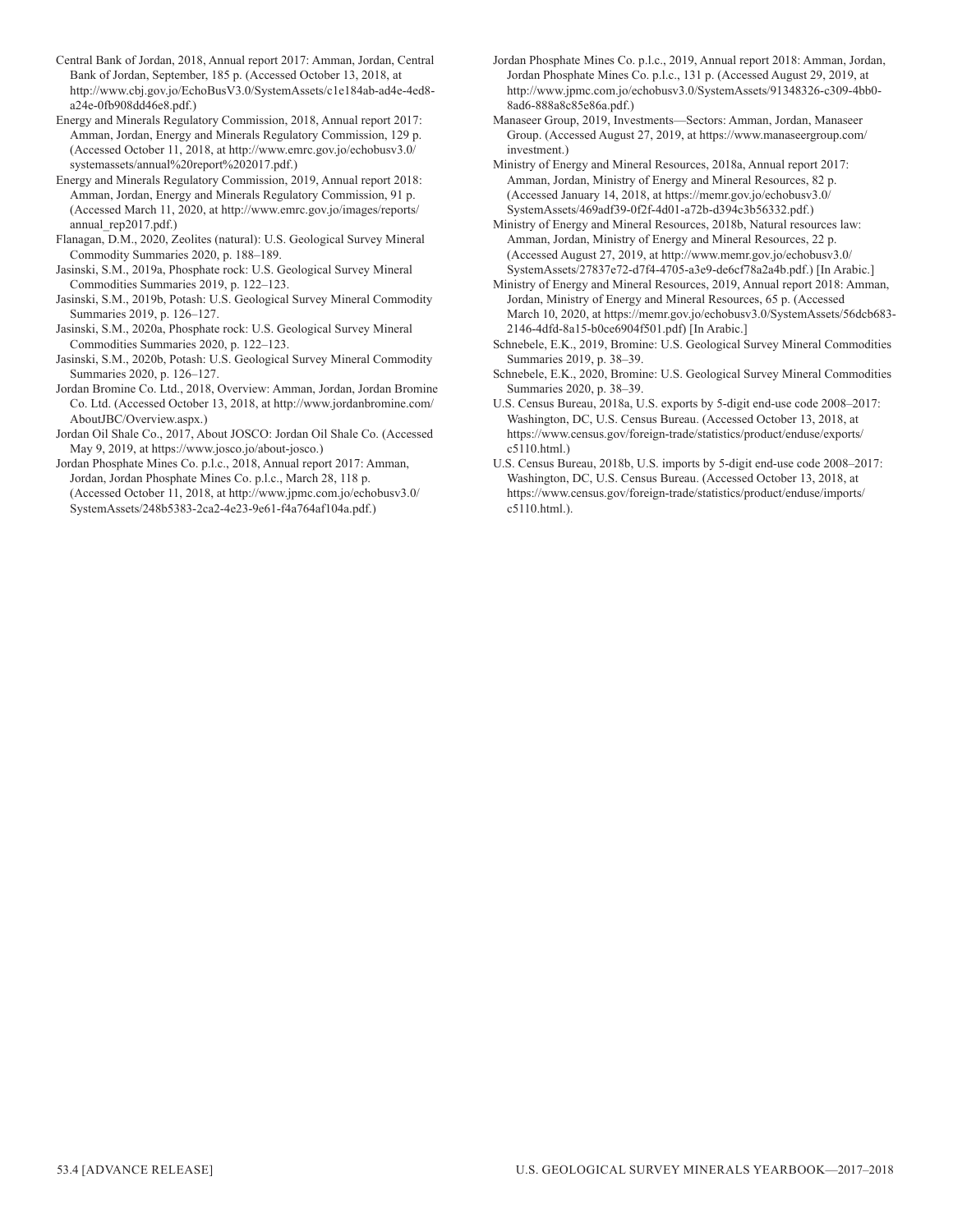#### TABLE 1

#### JORDAN: PRODUCTION OF MINERAL COMMODITIES<sup>1</sup>

(Thousand metric tons, gross weight, unless otherwise specified)

| Commodity                                                   | 2014                  | 2015                  | 2016                  | 2017    | 2018              |
|-------------------------------------------------------------|-----------------------|-----------------------|-----------------------|---------|-------------------|
| <b>METALS</b>                                               |                       |                       |                       |         |                   |
| Iron and steel, steel:                                      |                       |                       |                       |         |                   |
| Raw steel: <sup>e</sup>                                     | 150                   | 150                   | 150                   | 150     | 150               |
| Products, semimanufactured                                  | $218$ <sup>r, e</sup> | 249 r, e              | $200$ r, e            | 200     | 200               |
| INDUSTRIAL MINERALS                                         |                       |                       |                       |         |                   |
| Bromine <sup>e</sup>                                        | 100                   | 100                   | 100                   | 100     | 100               |
| Cement:                                                     |                       |                       |                       |         |                   |
| Hydraulic                                                   | $4,400$ <sup>r</sup>  | $4,500$ <sup>r</sup>  | 4,800                 | 5,060 ° | $5,130$ $\degree$ |
| Clinker                                                     | 865                   | 853 r                 | 575                   | 543     | 587               |
| Clay:                                                       |                       |                       |                       |         |                   |
| Common clay                                                 | $1,100$ $\degree$     | $1,100$ $e$           | $364$ <sup>r</sup>    | 364     | $365$ $\degree$   |
| Dead sea mud<br>metric tons                                 | 135                   | 115                   | 116                   | 203     | 159               |
| Kaolin<br>do.                                               | 100 <sup>r</sup>      | $105$ <sup>r</sup>    | 110 <sup>r</sup>      | 175     | 200 <sup>°</sup>  |
| Fertilizers <sup>2</sup>                                    | 886                   | 620                   | 548                   | 695     | 882               |
| Fluorspar, products, aluminum fluoride <sup>3</sup>         | 9 <sup>r</sup>        | $\,$ 8 $\,$           | $\overline{4}$        | 6       | 6                 |
| Gypsum                                                      | 223 r, e              | $228$ r, e            | $252$ <sup>r</sup>    | 241     | 250 e             |
| Phosphate, compounds, phosphoric acid                       | 700 r, e              | $876$ <sup>r</sup>    | $804$ <sup>r</sup>    | 945     | 995               |
| Phosphate rock:                                             |                       |                       |                       |         |                   |
| Mine:                                                       |                       |                       |                       |         |                   |
| Gross weight                                                | 7,144                 | 8,336                 | 7,991                 | 8,688   | 8,022             |
| $P_2O_5$ content                                            | 2,286                 | 2,668                 | $2,560$ r, e          | 2,780   | 2,567             |
| Diammonium phosphate                                        | 590                   | 344                   | 396                   | 379     | 632               |
| Potash: <sup>4</sup>                                        |                       |                       |                       |         |                   |
| Crude salts                                                 | 2,091                 | 2,355                 | 2,003                 | 2,230   | 2,436             |
| $K2O$ content                                               | 1,255                 | 1,413                 | 1,202                 | 1,392   | 1,486             |
| Pumice and related materials, pozzolan, pozzolanic material | 850 °                 | 850 °                 | 877                   | 913     | 900               |
| Salt:                                                       |                       |                       |                       |         |                   |
| Brine <sup>e</sup>                                          | $35$ <sup>r</sup>     | 40 <sup>r</sup>       | 40 <sup>r</sup>       | 40      | 42                |
| Dead sea<br>metric tons                                     | $1,736$ <sup>r</sup>  | $2,962$ <sup>r</sup>  | $1,211$ <sup>r</sup>  | 1,048   | 1,266             |
| Sand and gravel, industrial, unspecified                    | $200$ r, e            | $200$ r, e            | 361r                  | 426     | 400 <sup>e</sup>  |
| Stone, sand and gravel, construction:                       |                       |                       |                       |         |                   |
| Sand and gravel, construction                               | $322$ <sup>r, e</sup> | $234$ <sup>r</sup>    | $523$ <sup>r</sup>    | 772     | 688               |
| Stone:                                                      |                       |                       |                       |         |                   |
| Crushed, basalt                                             | 300 e                 | 300 <sup>e</sup>      | 250                   | 150     | 150 <sup>e</sup>  |
| Dimension:                                                  |                       |                       |                       |         |                   |
| Granite, slab<br>metric tons                                | 2,998                 | 2,929                 | 1,589                 | 3,773   | 5,464             |
| Marble<br>do.                                               | 4,815                 | 9,056                 | 6,166                 | 19,425  | 3,739             |
| Travertine<br>do.                                           | 6,311                 | 4,526                 | 2,645                 | 2,623   | 1,209             |
| Other, size and shape unspecified, calcium carbonate        | 313                   | 412                   | 442                   | 335     | 370               |
| Sulfur, compounds, sulfuric acid <sup>5</sup>               | $1,442$ <sup>r</sup>  | $1,206$ <sup>r</sup>  | $1,083$ <sup>r</sup>  | 1,309   | 1,375             |
| Zeolites, tuff, crude <sup>e</sup><br>metric tons           | $13,000$ <sup>r</sup> | $13,000$ <sup>r</sup> | $14,000$ <sup>r</sup> | 15,000  | 10,000            |
| MINERAL FUELS AND RELATED MATERIALS                         |                       |                       |                       |         |                   |
| million cubic meters<br>Natural gas                         | $130$ <sup>r</sup>    | 124r                  | 116                   | 102     | 94                |
| Petroleum:                                                  |                       |                       |                       |         |                   |
| Crude<br>42-gallon barrels                                  | $8,000$ <sup>r</sup>  | $4,000$ <sup>r</sup>  | $3,200$ <sup>r</sup>  | 2,400   | 7,500             |
| Refinery:                                                   |                       |                       |                       |         |                   |
| thousand 42-gallon barrels<br>Asphalt                       | 970                   | 1,139                 | $1,442$ <sup>r</sup>  | 1,344   | 1,000             |
| Distillate fuel oil<br>do.                                  | 6,938                 | 7,893                 | 6,781                 | 6,304   | 5,508             |
| Gasoline<br>do.                                             | 5,389 r               | $5,551$ <sup>r</sup>  | 4,956                 | 4,734   | 4,108             |
| Jet fuel, including kerosene<br>do.                         | $3,318$ <sup>r</sup>  | $2,992$ <sup>r</sup>  | $3,306$ <sup>r</sup>  | 2,902   | 2,568             |
| Liquefied petroleum gas<br>do.                              | 1,056                 | 928                   | 940                   | 905     | 7,556             |
| Residual fuel oil<br>do.                                    | 5,408                 | 5,894                 | $3,989$ <sup>r</sup>  | 3,756   | 3,049             |
| Total<br>do.                                                | $23,100$ <sup>r</sup> | $24,400$ <sup>r</sup> | $21,400$ <sup>r</sup> | 19,900  | 23,800            |

<sup>e</sup>Estimated. <sup>r</sup>Revised. do. Ditto. -- Zero.

<sup>1</sup>Table includes data available through September 12, 2019. All data are reported unless otherwise noted. Totals and estimated data are rounded to no more than three significant digits; may not add to totals shown.

<sup>2</sup>Unspecified.

<sup>3</sup> From imported fluorspar.

<sup>4</sup>Potassium nitrate and potassium sulfate are included under fertilizers.

<sup>5</sup> From imported sulfur, may include other acids.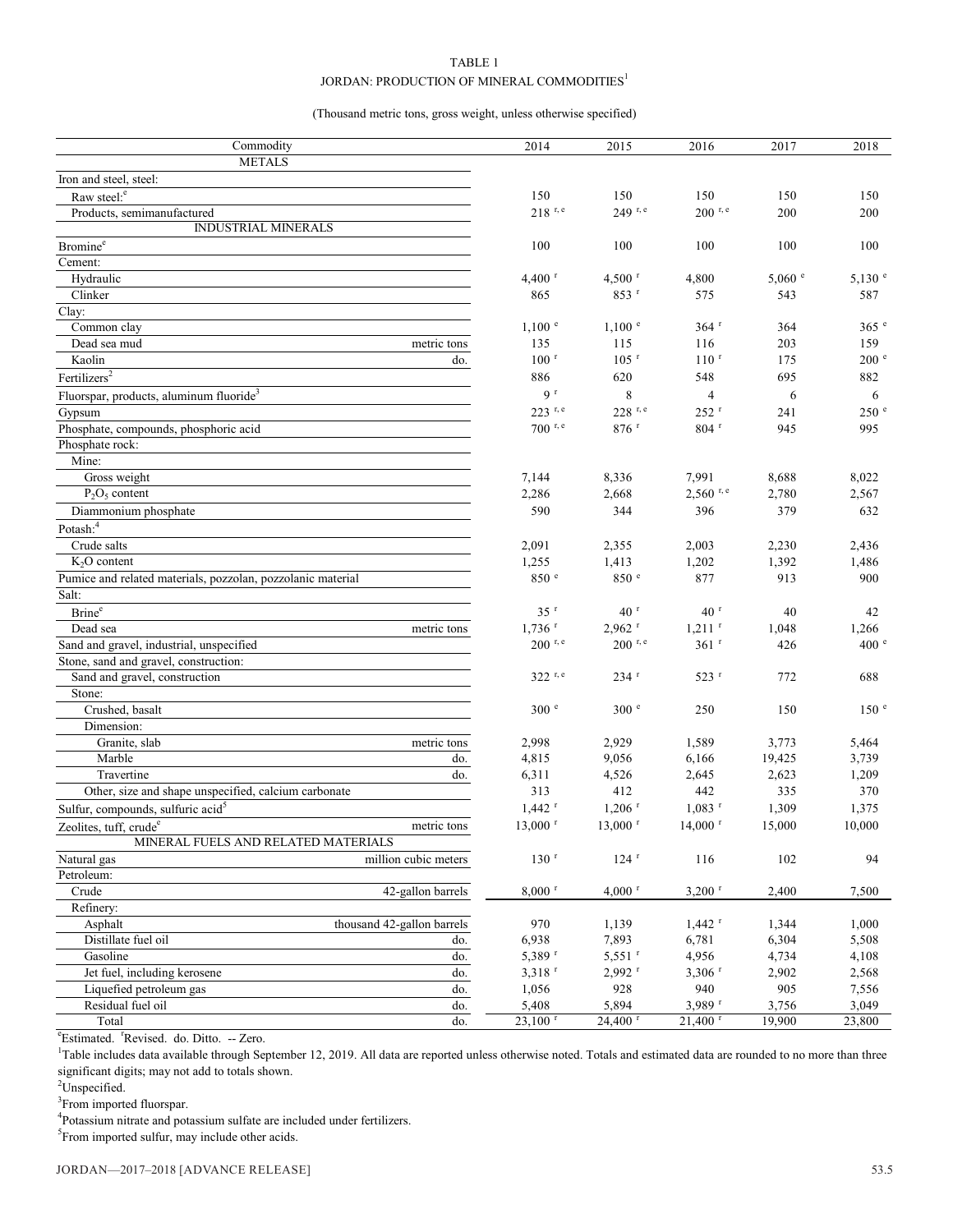#### TABLE 2 JORDAN: STRUCTURE OF THE MINERAL INDUSTRY IN 2018

#### (Metric tons unless otherwise specified)

|                                |                                                                                                                    | Location of                    | Annual             |
|--------------------------------|--------------------------------------------------------------------------------------------------------------------|--------------------------------|--------------------|
| Commodity<br>Aluminum fluoride | Major operating companies and major equity owners                                                                  | main facilities                | capacity           |
|                                | Jordan Phosphate Mines Co. p.l.c. (JPMC) (Indian Potash Ltd.,                                                      | Plant at Aqaba                 | 14,000             |
|                                | 27.380%; Government Shareholdings' Management Co.,<br>25.655%; Social Security Corp., 16.527%; Kisan International |                                |                    |
|                                | Trading FZE, 9.620; Government of the State of Kuwait,                                                             |                                |                    |
|                                | 9.333%; other investors, 11.485%)                                                                                  |                                |                    |
| <b>Bromine</b>                 | Jordan Bromine Co. Ltd. (JBC) [Albemarle Corp., 50%, and Arab Potash                                               | Plant at Ghor Al Safi, Dead    | 200,000            |
|                                | Company Ltd. (APC), 50%,]                                                                                          | Sea                            |                    |
| Cement                         | Al Rajhi Cement-Jordan (Al Rajhi Cement Holding)                                                                   | Plant at Al Mafraq             | 2,000,000          |
| Do.                            | Arab Company for White Cement Industry [Jordanian Syrian Company                                                   | Plant at Amman                 | 130,000            |
|                                | for Industry, 50%; General Establishment for Cement (Syria),                                                       |                                |                    |
|                                | 25%; Jordan Finance Ministry, 15%; Social Security Corp., 10%]                                                     |                                |                    |
| Do.                            | Jordan Lafarge Cement Factories Co. P.S.C. (JCFC) (Lafarge S.A.,                                                   | Plant at Ar-Rashadiya          | 4,000,000          |
|                                | 50.28%; Social Security Corp., 21.86%; others, 27.87%)                                                             |                                |                    |
| Do.                            | Modern Cement and Mining Co. (Manaseer Group, 100%)                                                                | Plant at Al Qatranah           | 3,500,000          |
| Do.                            | Qatrana Cement Co. (Arabian Cement Co., 100%)                                                                      | do.                            | 1,800,000          |
| Do.                            | Northern Cement Co.                                                                                                | Plant at Muwaqar               | 1,000,000          |
| Clay, kaolin                   | Al-Faori Enterprise for Mining                                                                                     | Mine at Al-Adasieh             | 110,000            |
| Do.                            | Jordan Lafarge Cement Factories Co. P.S.C. (JCFC) (Lafarge S.A.,                                                   | Plant at Ar-Rashadiya          | 300,000            |
|                                | 50.28%; Social Security Corp., 21.86%; others, 27.87%)                                                             |                                |                    |
| Do.                            | Jordanian Company for Mining and Processing of Kaolin and                                                          | Mine at Qanasieh               | 216,000            |
|                                | Feldspar<br>Manaseer Cement and Mining Co. (Manaseer Group, 100%)                                                  | Mine at Al Qatranah            | 400,000            |
| Do.<br>Do.                     | Middle East Regional Development Enterprises                                                                       | Mine at Ras En Naqab           | $10,000$ $\degree$ |
| Do.                            | Qatrana Cement Co. (Arabian Cement Co., 100%)                                                                      | Mine at Al Qatrana             | 400,000            |
| Do.                            | Public Mining Company Ltd.                                                                                         | Mine at Fuaheis                | 38,000             |
| Do.                            | do.                                                                                                                | Mine at Batn el-Ghoul          | 31,000             |
| Feldspar                       | General Mining Co. Ltd.                                                                                            | Mine at Al-Jaishiah            | 10,000             |
| Do.                            | Jordanian Company for Mining and Processing of Kaolin and Feldspar                                                 | Mine at Qanasieh               | 216,000            |
| Gypsum                         | Al-Nasr Mining Establishment                                                                                       | Mines at Mujib                 | 31,000             |
| Do.                            | Al-Nisr-Ali Manaseer                                                                                               | do.                            | 89,000             |
| Do.                            | Al-Noor Mining Co.                                                                                                 | do.                            | 11,000             |
| Do.                            | Falahat Mining Establishment                                                                                       | do.                            | 25,000             |
| Do.                            | Isam Alshoouly & Maksim                                                                                            | do.                            | 13,000             |
| Do.                            | Jordan Lafarge Cement Factories Company P.S.C.                                                                     | Mine at Zarqa                  | 73,000             |
| Do.                            | Mansour Al Shoabaki Establishment                                                                                  | Mines at Mujib                 | 2,000              |
| Do.                            | Public Mining Co. Ltd.                                                                                             | do.                            | 68,000             |
| Do.                            | Shaker Al-Talib Establishment                                                                                      | Mine at Subeihi                | 15,000             |
| Magnesium oxide                | Manaseer Magnesia Co. (Manaseer Group, 100%)                                                                       | Plant at Ghor Al Safi          | 60,000             |
| million<br>Natural gas         | National Petroleum Co. (Government, 100%)                                                                          | Risha Gasfield                 | 150                |
| cubic meters                   |                                                                                                                    |                                |                    |
| Petroleum:                     |                                                                                                                    |                                |                    |
| thousand<br>Crude              | do.                                                                                                                | Hamza Oilfield                 | 8                  |
| 42-gallon barrels              |                                                                                                                    |                                |                    |
| Refined<br>do.                 | Jordan Petroleum Refinery Co. Ltd. (Government, 100%)                                                              | Refinery at Zarqa              | 365,00             |
| Phosphate:                     |                                                                                                                    |                                |                    |
| Phosphate rock                 | Jordan Phosphate Mines Co. p.l.c. (JPMC) (Indian Potash Ltd., 27.380%;                                             | Wadi Al-Abiad,                 | 9,000,000          |
|                                | Government Shareholdings' Management Co., 25.655%; Social Security                                                 | Al-Hassa, and                  |                    |
|                                | Corp., 16.527%; Kisan International Trading FZE, 9.620; Government                                                 | Eshidiya Mines                 |                    |
|                                | of the State of Kuwait, 9.333%; other investors, 11.485%)                                                          |                                |                    |
| Phosphate, compounds:          |                                                                                                                    |                                |                    |
| Diammonium phosphate           | Jordan Phosphate Mines Co. p.l.c. (JPMC) (Indian Potash Ltd., 27.380%;                                             | Plant at Industrial Fertilizer | 650,000            |
|                                | Government Shareholdings' Management Co., 25.655%; Social Security                                                 | Complex, Aqaba                 |                    |
|                                | Corp., 16.527%; Kisan International Trading FZE, 9.620; Government                                                 |                                |                    |
|                                | of the State of Kuwait, 9.333%; other investors, 11.485%)                                                          |                                |                    |
| Do.                            | Nippon Jordan Fertilizer Co. [Jordan Phosphate Mines Co. p.l.c. (JPMC),                                            | Plant at Eshidiya, Ma'an       | 300,000            |
|                                | 70%; Arab Potash Co. Ltd. (APC), 20%; Mitsubishi Corp., 10%]                                                       |                                |                    |

See footnotes at end of table.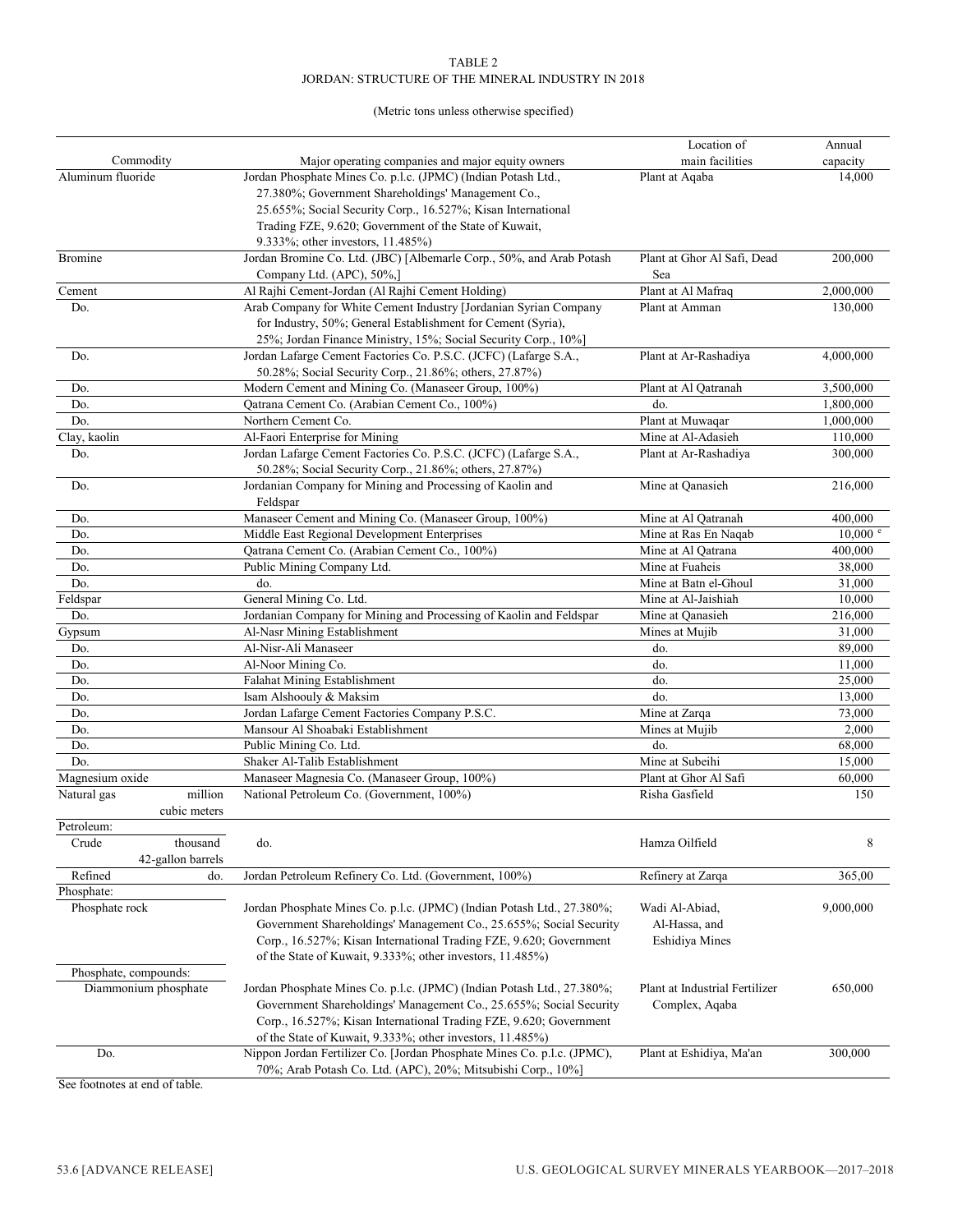#### TABLE 2—Continued JORDAN: STRUCTURE OF THE MINERAL INDUSTRY IN 2018

(Metric tons unless otherwise specified)

|                                     |                                                                                                                                                                                                                                                                                                      | Location of                                                        | Annual             |
|-------------------------------------|------------------------------------------------------------------------------------------------------------------------------------------------------------------------------------------------------------------------------------------------------------------------------------------------------|--------------------------------------------------------------------|--------------------|
| Commodity                           | Major operating companies and major equity owners                                                                                                                                                                                                                                                    | main facilities                                                    | capacity           |
| Phosphate:-Continued                |                                                                                                                                                                                                                                                                                                      |                                                                    |                    |
| Phosphate, compounds:-<br>Continued |                                                                                                                                                                                                                                                                                                      |                                                                    |                    |
| Dicalcium phosphate                 | Jordan Abyad Fertilizers and Chemicals Co. P.S.C. (JAFCCO) [Jafco<br>Bahrain Co., 42.79%; Jordan Phosphate Mines Co. p.l.c. (JMPC),<br>25%; Venture Capital Bank, 14.4%; Arab Mining Co., 10%; Sea<br>Field Trading Co., 5%; Al-Faris Investments, 2.81%]                                            | Plant at Al Abyad area,<br>Karak                                   | 15,000             |
| Phosphoric acid                     | Jordan Phosphate Mines Co. p.l.c. (JPMC) (Indian Potash Ltd., 27.380%;<br>Government Shareholdings' Management Co., 25.655%; Social Security<br>Corp., 16.527%; Kisan International Trading FZE, 9.620; Government<br>of the State of Kuwait, 9.333%; other investors, 11.485%)                      | Plant at Aqaba                                                     | 350,000            |
| Do.                                 | Jordan India Fertilizer Co. (JIFCO) [Indian Farmers Fertilizers<br>Cooperative of India (IFFCO), 52%, and Jordan Phosphate<br>Mines Co. p.l.c. (JPMC), 48%]                                                                                                                                          | Plant at Eshidiya, Ma'an                                           | 475,000            |
| Do.                                 | Indo-Jordan Chemicals Co. Ltd. [Jordan Phosphate Mines Co. p.l.c.<br>(JPMC), 87%, and Arab Investment Co., 13%]                                                                                                                                                                                      | do.                                                                | 224,000            |
| Triple superphosphate               | Jordan Abyad Fertilizers and Chemicals Co. P.S.C. (JAFCCO) [Jaffco<br>Bahrain Co., 42.79%, Jordan Phosphate Mines Co. p.l.c. (JMPC), 25%;<br>Venture Capital Bank, 14.4%; Arab Mining Co., 10%; Sea Field<br>Trading Co., 5%; Al-Faris Investments, 2.81%]                                           | Plant at Al Abyad area,<br>Karak                                   | 65,000             |
| Potash:                             |                                                                                                                                                                                                                                                                                                      |                                                                    |                    |
| Crude salts                         | Arab Potash Co. (APC) (Government Investments Management Co.,<br>26%; Man Jia Industrial Development Ltd., 26%; Arab Mining Co.,<br>20%; Social Security Corp., 10%; Iraqi Government, 5%; Libyan<br>Company for Foreign Investments, 4%; General Investment<br>Commission, 4%; other investors, 5%) | Plant at Ghor Al Safi                                              | 2,450,000          |
| Potassium fertilizers:              |                                                                                                                                                                                                                                                                                                      |                                                                    |                    |
| Potassium nitrate                   | Arab Fertilizers and Chemicals Industries Ltd. (Kempaco)<br>[Arab Potash Co. Ltd. (APC), 100%]                                                                                                                                                                                                       | Plant at Aqaba                                                     | 175,000            |
| Potassium sulfate                   | Jordan Abyad Fertilizers and Chemicals Co. P.S.C. (JAFCCO) [Venture<br>Capital Bank, 57.2%; Al-Fares Investments, 17.8%; Jordan<br>Phosphate Mines Co. p.l.c. (JMPC), 15%; Arab Mining Co., 10%]                                                                                                     | do.                                                                | 80,000             |
| Salt                                | Arab Potash Co. Ltd. (APC), 100%                                                                                                                                                                                                                                                                     | Brines at Ghor Al Safi                                             | 17,000             |
| Do.                                 | Amra Salt Co.                                                                                                                                                                                                                                                                                        | Dead Sea Salinas                                                   | 360,000            |
| Do.                                 | do.                                                                                                                                                                                                                                                                                                  | Plant at Abdullah II Ibn<br>Al-Hussein Industrial<br>Estate, Sahab | 360,000            |
| Steel:                              |                                                                                                                                                                                                                                                                                                      |                                                                    |                    |
| Raw                                 | Jordan Steel Co. p.l.c. (Jordan Steel Group, 100%)                                                                                                                                                                                                                                                   | Plant at Amman                                                     | 360,000            |
| Do.                                 | Manaseer Iron and Steel Co. (Manaseer Group)                                                                                                                                                                                                                                                         | Billet plant at Amman                                              | 200,000            |
| Products, semimanufactured          | Jordan Steel Co. p.l.c. (Jordan Steel Group, 100%)                                                                                                                                                                                                                                                   | do.                                                                | 250,000            |
| Do.                                 | Ramco Steel (Hassouneh Steel Group, 100%)<br>National Steel Industry Co.                                                                                                                                                                                                                             | Plant at Al Fayha, Zarqa<br>do.                                    | 220,000<br>400,000 |
| Do.<br>Do.                          | Manaseer Iron and Steel Co. (Manaseer Group)                                                                                                                                                                                                                                                         | Plant at Amman                                                     | 200,000            |
| Do.                                 | Petra Steel Industry Co.                                                                                                                                                                                                                                                                             | do.                                                                | 120,000            |
| Do.                                 | Taybeh Metal Industries (Taybeh Steel Group, 100%)                                                                                                                                                                                                                                                   | do.                                                                | 300,000            |
| Stone, sand, and gravel:            |                                                                                                                                                                                                                                                                                                      |                                                                    |                    |
| Basalt                              | Jordan Rock Wool Industries Co. Ltd.                                                                                                                                                                                                                                                                 | Quarry at Qa'a Hanna                                               | 5,000              |
| Calcium carbonate                   | Jordan Carbonate Co.                                                                                                                                                                                                                                                                                 | Mine at Al Jeeza                                                   | NA                 |
| Do.                                 | Manaseer Carbonate Co. (Manaseer Group, 100%)                                                                                                                                                                                                                                                        | Mines at Al Qatranah area,<br>Karak                                | 400,000            |
| Do.                                 | do.                                                                                                                                                                                                                                                                                                  | Plant at Manaseer Industrial<br>Complex, Al Damkhi,<br>Karak       | 350,000            |
| Do.                                 | Qatrana Cement Co. (Arabian Cement Co., 100%)                                                                                                                                                                                                                                                        | Mine at Al Qantara, Karak                                          | NА                 |
| Do.                                 | Petra Calcium Carbonate Co.                                                                                                                                                                                                                                                                          | do.                                                                | NA.                |
| Granite                             | Manaseer Marble & Granite Co. (Manaseer Group, 100%)                                                                                                                                                                                                                                                 | Quary at Zarqa                                                     | 5,000              |

See footnotes at end of table.